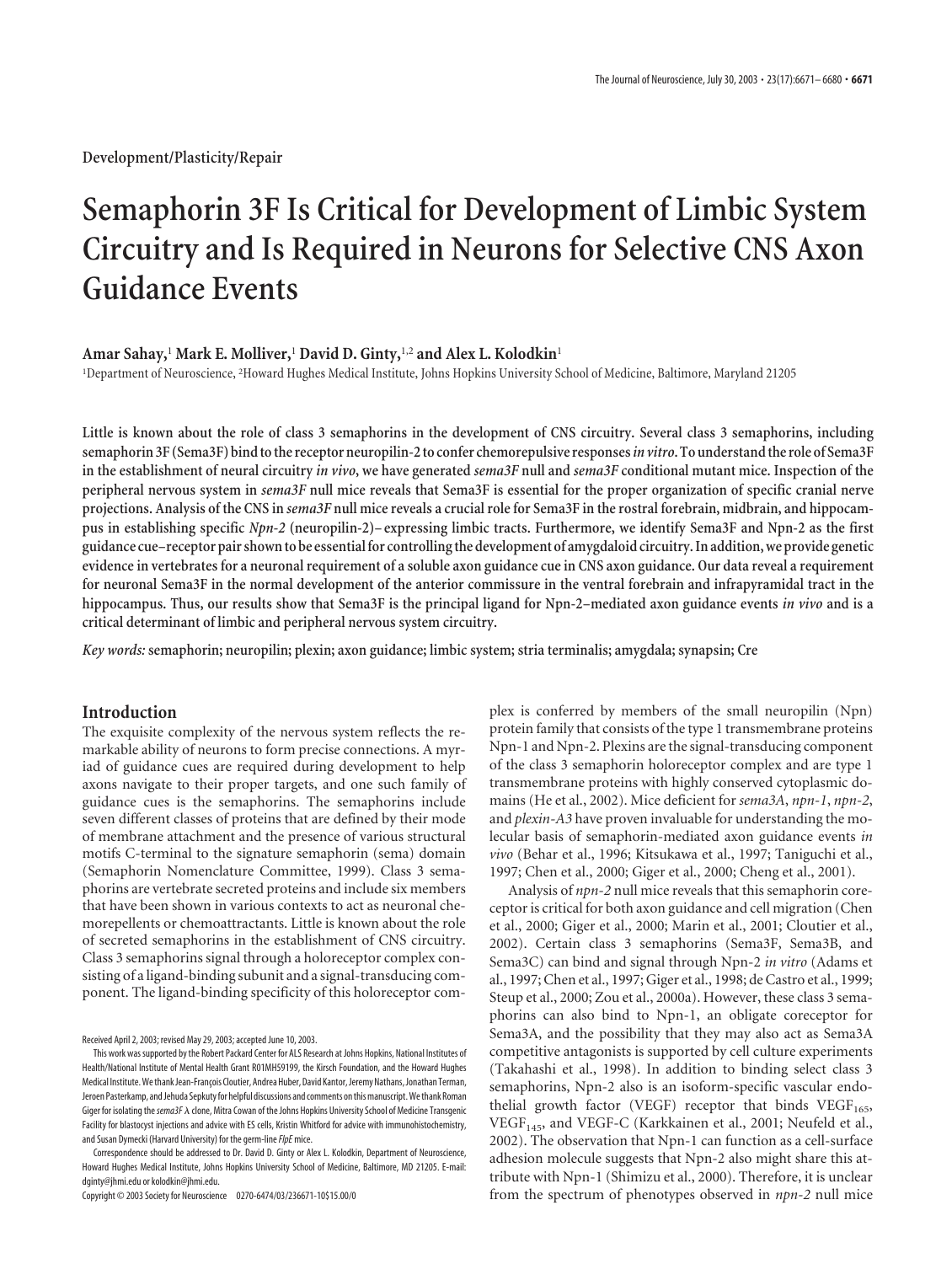

Figure 1. Generation of sema3F null and sema3F conditional mice. a, Schematic depiction of targeting vector, wild-type sema3F locus, sema3F null, and sema3F conditional alleles. Targeting of exon 1, which encodes the first 37 aa, including the entire signal sequence and 4 kb of presumptive promoter sequence, should functionally eliminate sema3F expression. The 5' probe used (SP) for Southern blot genotyping and the PCR-primer pairs (P1, P2, P3) used to detect the sema3F wild-type, null, and conditional alleles are indicated. b, PCR genotyping analysis of P5 pups from two different crosses to show wild-type*sema3F*allele (400 bp), *sema3F* null allele (800 bp), and*sema3F*conditional allele (600 bp). *c,* Northern blot analysis of RNA isolated from E16*sema3F* -/ and *sema3F* / embryos. Both *sema3F*transcripts are absent in *sema3F* / embryos. A GAPDH probe was used to show total RNA levels in *sema3F* -/ and*sema3F* / lanes (bottom).*d,* Breeding scheme used to generate mice that lack a neuronal source of*sema3F*.*e,*Photograph showing size difference between a 5-week-old*sema3F* / mouse (male, far back) and a*sema3F* -/ littermate (female, front). *Sema3F*<sup> $-/-$ </sup> mice and control littermates are indistinguishable by  $\sim$ 3 months of age.

which Npn-2 ligands are required *in vivo*. The expression pattern of *sema3F* during embryonic development and its ability to repel *npn-2–*expressing neurons *in vitro* qualify Sema3F as a candidate Npn-2 ligand that signals through this receptor during axon guidance events *in vivo*.

In both axon guidance and regeneration, specific cell types are recruited to serve distinct guidance functions. For example, in the visual system glial cells have been proposed to express specific guidance cues to steer retinal ganglion cell axons, whereas in the thalamocortical system it is likely that pioneering neurons provide some of these cues (Hevner et al., 2001; Lemke, 2001). Class 3 semaphorins are expressed in a variety of cell types in the embryonic and adult nervous systems, raising the possibility that specific Npn-2– dependent functions rely on the production of these ligands by distinct cell types (Chen et al., 1997; Giger et al., 1998; Pasterkamp et al., 1999; Holtmaat et al., 2002).

In this study, we analyze *sema3F* null mice and also mice that lack *sema3F* specifically in neurons. We show that in the CNS, Sema3F is critical for limbic circuitry. *Sema3F* null mice exhibit

profound axon guidance defects in distinct *npn-2–*expressing projections, including the anterior commissure and stria terminalis in the forebrain, the infrapyramidal tract in the hippocampus, and the fasciculus retroflexus in the midbrain. In the periphery, Sema3F is required for the normal development of specific cranial nerve projections. Moreover, Sema3F is required in neurons for some of its axon guidance functions*in vivo*, because mice lacking neuronal Sema3F show anterior commissure and infrapyramidal tract defects. Thus, Sema3F is the principal Npn-2 ligand required for the development of specific CNS and PNS projections *in vivo*.

## **Materials and Methods**

*Generation of* sema3F *null and* sema3F *conditional mice.* To generate the targeting vector a 129SVJ lambda FixII library (Stratagene, La Jolla, CA) was screened using a sequence upstream of rat*sema3F* exon 1 as a probe, and a 20 kb genomic sequence  $\lambda$  clone ( $\lambda$  1.1) was identified, isolated, restrictionmapped, and partially sequenced. Homologous recombination was performed in embryonic stem (ES) cells using a targeting vector designed to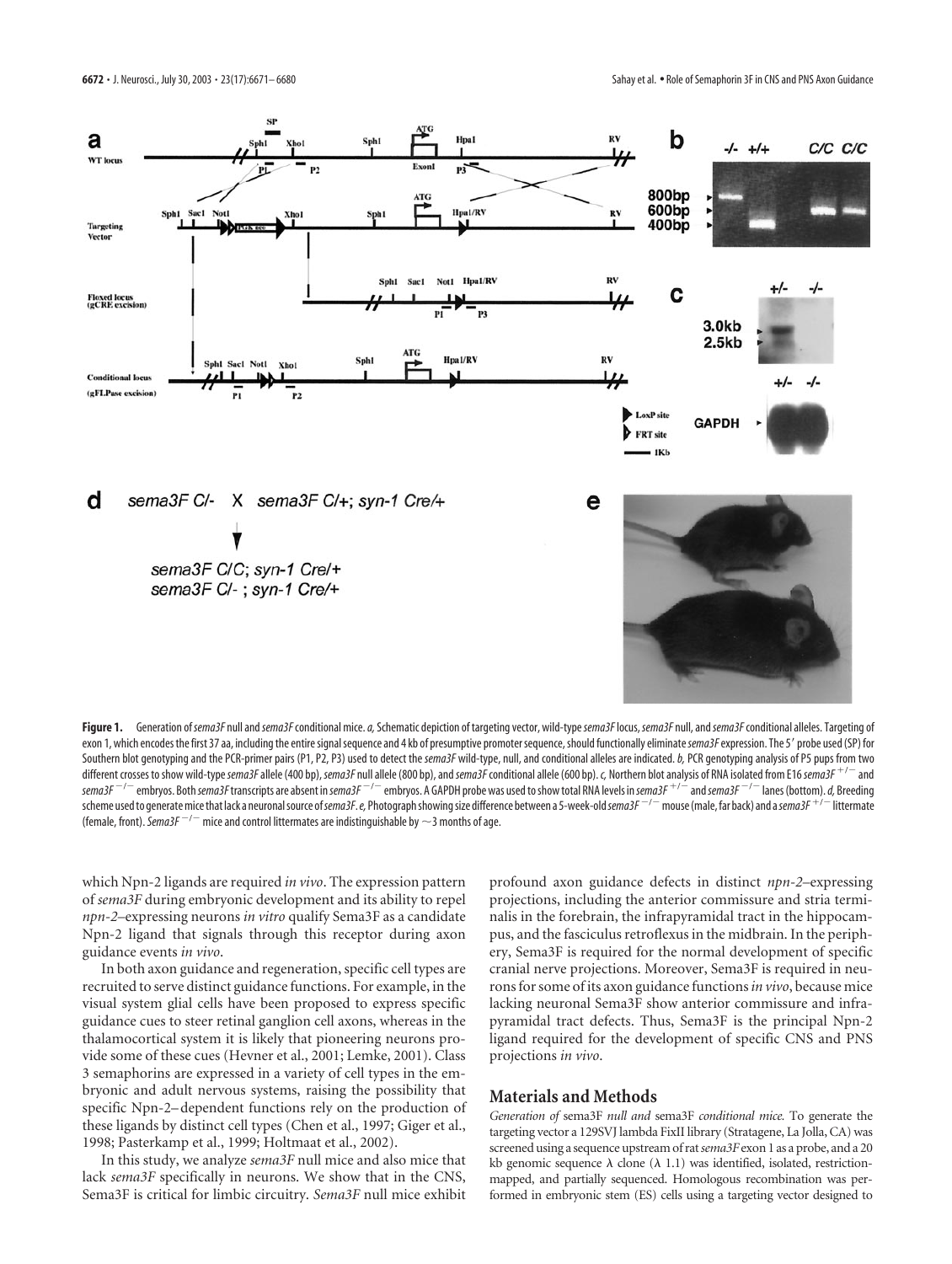introduce lox P sites 4 kb upstream and 1 kb downstream of exon 1 along with an Flp recombinase target-flanked phosphoglycerate kinase–neomycin cassette immediately juxtaposed to the 5'lox P site. Three targeted ES cell clones were identified by Southern blotting; one of two that were injected into blastocysts gave rise to germ-line-transmitting male chimeras. Heterozygous *sema3F* mutant and *sema3F* conditional mice were generated by crossing males that were heterozygous for the targeted allele with C57BL/6 female mice expressing either Cre (Schwenk et al., 1995) or Flpase recombinases (Susan Dymecki, Harvard University, Cambridge, MA) in their germ line, respectively. For Southern blot analysis, genomic DNA was digested by *SphI* and hybridized with a radiolabeled 5' probe that included the short arm of the targeting vector (Fig. 1 *a*). Using this probe, both wild-type (4.4 kb fragment) and targeted (2 kb fragment) alleles are detected. To distinguish the targeted, mutant, and conditional alleles, three primer PCRs were performed using primers 1, 2, and 3 (P1, P2, and P3). Primers P1 (5'-GAATGCCCGGGTAAACACCA-3) and P2 (5-TCGAAGCGTACCC-TGGCTCT-3) detect both wild-type and conditional alleles, indicated by 400 and 600 bp, respectively, whereas primer set P1 and P3 (5-AAGGAGCGCACAGAGGACCA-3) amplifies an 800 bp fragment indicative of the null allele. Northern analysis was performed with a <sup>32</sup>PdCTP-labeled 1107 bp rat PCR fragment spanning amino acids 146–516 of *sema3F,* which includes most of the sema domain, with total RNA isolated from E16 *sema3F*<sup>+/-</sup> and *sema3F<sup>-/-</sup>* embryos (Sambrook et al., 1989).

In situ *hybridization and AP-fusion protein binding to tissue sections.* The rat *sema3F* template for riboprobe synthesis (nucleotides 697–2995) spans most of the ORF as described previously, and the rat *Npn-2* template is a 2558 bp *Eco*RI fragment of the Npn-2 ectodomain beginning 102 bp downstream of the first translation initiation codon (Kolodkin et al., 1997; Giger et al., 1998). Timed-pregnant females [plug day is embryonic day 0.5 (E0.5)] were killed to obtain E10.5–E17.5 embryos. AP-Sema3F binding to tissue sections was performed as described previously (Feiner et al., 1997).

*Immunohistochemical procedures.* Mice were anesthetized and perfused transcardially with 120 ml of ice-cold perfusion solution (PBS containing 4% paraformaldehyde). Brains were dissected, postfixed overnight at 4°C in perfusion solution, and cryoprotected in PBS containing 30% sucrose. Cryoprotected brains were sectioned using a freezing microtome  $(40 \mu m)$  and subsequently processed as free-floating sections. Endogenous peroxidase activity was quenched by the incubation of tissue sections in methanol containing  $0.03\%$  H<sub>2</sub>O<sub>2</sub> for 15 min, followed by several washes in PBS. Then, sections were blocked for 2 hr in PBS containing 3% BSA, 0.3% Triton X-100, and 1% normal goat serum. Primary antibodies used included anti-neurofilament 2H3 (1:20, supernatant from hybridoma cells, developmental; Hybridoma Bank, Iowa City, IA), anti-MAP-2 (1:1000; Sigma, St. Louis, MO), and anti-calbindin (1:5000; Swant, Bellinzona, Switzerland). Antibody incubations were performed overnight at 4°C in block solution. Sections were washed (six times for 15 min each) in PBS and incubated with secondary antibody for 1 hr at room temperature. Secondary antibodies included rat adsorbed biotinylated horse anti-mouse IgG (1:200; Vector Laboratories, Burlingame, CA) and biotinylated goat anti-rabbit IgG (1:200; Vector). After incubation with secondary antibodies, sections were processed using the Vectastain ABC kit. Peroxidase-stained brain sections were dehydrated in a graded ethanol series, cleared in Xylene and embedded in Entellan New (Electron Microscopy Sciences, Fort Washington, PA). For wholemount anti-neurofilament immunohistochemistry of E10.5 and E11.5 embryos, anti-neurofilament (2H3) supernatant (1:50) and sheep antimouse IgG HRP (1:200; Amersham Biosciences, Buckinghamshire, UK) were used as described previously (Kitsukawa et al., 1997).

# **Results**

The ability of multiple secreted semaphorin ligands to bind and signal through a single receptor underscores the need to define *in vivo* the functions of these ligands. In this instance, there are several different potential ligands of Npn-2 whose roles in axon guidance are unknown. By genetic ablation of *sema3F* in the mouse we sought to define *in vivo* the role for Sema3F as a ligand for Npn-2 for PNS and CNS axon guidance events. To accom-



**Figure 2.** *Npn-2*-expressing cranial nerves are defective in *sema3F* null mice.*a– d,* Wholemount immunostaining using neurofilament antibodies (2H3) of E10.5 and E11.5 wild-type embryos (*a, c,* respectively) and*sema3F* null embryos (*b, d,* respectively). The oculomotor nerve is severely defasciculated (arrow in *b*), and only a few trochlear axons exit the dorsal midline and project into the periphery in *sema3F* null mice (arrow in *d*). III, Oculomotor nerve; IV, trochlear nerve. For E10.5, *n* = 5 (+/+), 9 (+/-), and 7 (-/-). For E11.5, *n* = 4(+/+), 3(+/-), and 3 (  $-$  /  $-$  ). Scale bar, 100  $\mu$ m.

plish this we carried out a systematic and detailed analysis of *npn-2–*expressing fiber tracts in the CNS and PNS of mice deficient for *sema3F*.

## *Generation of sema3F* **null and** *sema3F* **conditional mice**

To define the role of *sema3F* in the patterning of neuronal circuitry, we generated *sema3F* null and *sema3F* conditional mutant mice. We targeted exon 1 of *sema3F,* which encodes the first 37 aa of *sema3F,* including the entire signal sequence. Through our targeting strategy we also deleted 4 kb of presumptive promoter sequences upstream of exon 1 that include the first splice donor site (Fig. 1*a*). Homozygous *sema3F* mutant mice are viable and fertile. They are smaller in size than wild-type littermates but achieve normal size by 3 months of age (Fig. 1*e*). Genotype analysis of mice at E17 and of mice after weaning revealed approximate mendelian ratios of mutant and wild-type *sema3F* alleles. The targeted, mutant, and conditional alleles are all distinguishable by PCR and Southern blotting (Fig. 1*b*) (data not shown).

We assessed the expression of *sema3F* in mice harboring the *sema3F* mutant allele. Northern blot analysis using total RNA extracted from E16 embryos revealed two transcripts of  $\sim$  2.5 and 3.0 kb in *sema3F* heterozygous mice, both of which are absent in  $sema3F^{-/-}$  embryos (Fig. 1*c*). Thus,  $sema3F^{-/-}$  mice lack *sema3F* transcripts and are likely to harbor a null mutation at the *sema3F* locus.

## *Npn-2–***expressing cranial motor neurons require peripheral Sema3F** *in vivo*

Specific cranial nerve nuclei such as the oculomotor and trochlear nuclei express *npn-2* during early prenatal stages. In embryos lacking Npn-2, the oculomotor nerve is severely defasciculated and trochlear axons fail to project into the periphery. Wholemount RNA *in situ* hybridization analysis at E11 in the mouse reveals prominent *sema3F* expression in the caudal midbrain and at the rostral hindbrain with a conspicuous corridor devoid of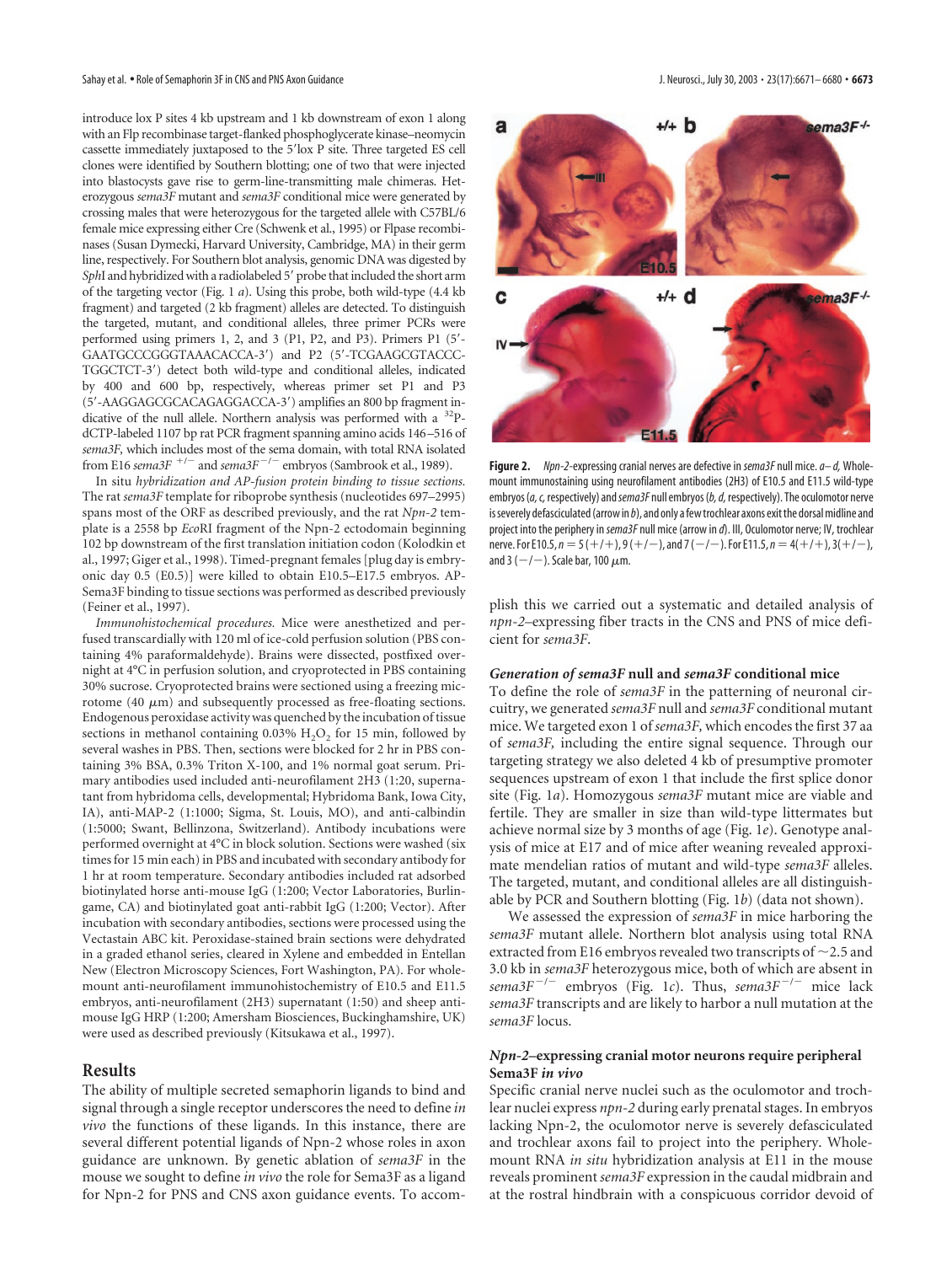

**Figure 3.** The anterior commissure is disrupted in *sema3F* null mice.*a,* E17 mouse coronal section showing*in situ* hybridization for*sema3F*in the ventral forebrain.*Sema3F*is expressed in the caudoputamen, piriform cortex, and lateral septum.*b– e,* Binding of AP-Sema3F to coronal (*b, c*) and horizontal (*d, e*) sections of E17 wild-type and*sema3F* null mouse brains. The anterior and posterior limbs of the anterior commissure are defasciculated (arrows in *c, e*) in *sema3F* null mice. A tiny fraction of axons decussate normally (arrowhead in *d, e*). *f– h,*2H3-neurofilament immunohistochemistry on coronal sections of P30 wild-type (*f*), *sema3F* null (*g*), and *npn-2* null (*h*) mouse brains. The decussation of the anterior commissure is disorganized in *sema3F* and *npn-2* null mice. Small fascicles of anterior commissure axons traverse the midline in a chaotic and unregulated manner (arrow in *g, h*). acA, Anterior commissure, anterior limb; acP, anterior commissure, posterior limb; Cpu, caudoputamen; cc, corpus callosum; PCx, piriform cortex; Spt, septum. For E17 coronal and horizontal,  $n = 1$  (  $+$  /  $+$  ), 3(  $+$  /  $-$  ) and 3(  $-$  /  $-$  ); for P30,  $n = 2(+/+)$ , 3(+/ $-$ ), and 5( $-/-$ ). Scale bars: *a*, 200  $\mu$ m; *b*, *c*, 300  $\mu$ m; *d, e,* 500  $\mu$ m; *f– h,*1 mm.

*sema3F* expression at the level of the midbrain–hindbrain junction (Giger et al., 2000). This corridor corresponds to the path taken by trochlear nerve axons once they exit the CNS. *Sema3F* transcripts are also seen flanking trochlear axons on either side of the aqueduct as these axons leave the ventrally embedded fourth nuclei. Sema3F can repel trochlear motor axons *in vitro* (Giger et al., 2000). Therefore, we assessed the contribution of Sema3F to Npn-2 signaling in the development of these specific cranial nerve projections by carrying out whole-mount immunostaining for neurofilament on E10.5 and E11.5 *sema3F* null embryos and wild-type littermates.

At E10.5, the oculomotor nerve in wild-type embryos normally projects ventrally as a compact fiber bundle from the mesencephalic flexure toward the ciliary ganglion and extrinsic ocular muscles (Fig. 2*a*). At this stage, trochlear neuron axons can be seen in transverse sections projecting circumferentially and dorsally around the aqueduct toward the midbrain–hindbrain junction (not shown). By E11.5, trochlear axons of wild-type embryos have exited the CNS, decussated at the dorsal midline, and course along a narrow path to establish synaptic contacts with the superior oblique muscle of the eye (Fig. 2*c*). In dramatic contrast, the trochlear nerve is largely absent in *sema3F* null embryos and only a few axons exit the hindbrain–midbrain junction (Fig. 2*d*). The oculomotor nerve is severely defasciculated in *sema3F* null embryos, but it maintains its peripheral trajectory (Fig. 2*b*). These findings are identical to those seen in *npn-2* null mice and demonstrate an indispensable role for Sema3F–Npn-2 signaling in the normal development of third and fourth cranial nerves (Chen et al., 2000; Giger et al., 2000).

# **The anterior commissure is defasciculated and fails to decussate normally in** *sema3F* **null mice**

*Sema3F* is expressed in the ventral forebrain, in the developing hypothalamic–preoptic area, and in the striatum during the formation of the anterior commissure (Fig. 3*a*). The anterior commissure is comprised of an anterior limb, a horseshoe-shaped tract connecting the two olfactory bulbs (pars anterior, acA), and a posterior limb that forms a laterally directed tract carrying projections between the two temporal lobes (pars posterior, acP) (Jouandet and Hartenstein, 1983). Alkaline phosphatase–tagged Sema3F (AP-Sema3F) binds robustly to endogenous Npn-2 and with lower affinity to Npn-1 in brain sections of wild-type mice. Specific limbic projections, including the anterior commissure, stria terminalis, and fasciculus retroflexus express Npn-2 but not Npn-1, and AP-Sema3F no longer binds to these CNS projections in brain sections of *npn-2* null mice (Giger et al., 2000) (data not shown). Therefore, we used AP-Sema3F section binding to visualize the integrity of the anterior commissure in *sema3F* null mice. AP-Sema3F binding in horizontal and coronal sections of an E17 mouse brain reveals high levels of Npn-2 protein on axons that leave the anterior olfactory nuclei (AON) via the anterior limb of the anterior commissure (Fig. 3*b*). Cortical axons coursing through the posterior limb of the anterior commissure are also visualized by AP-Sema3F binding (Fig. 3*d*). The anterior limb axons form tightly fasciculated structures on either side of the midline, are restricted to the same plane of projection along the dorsal–ventral axis, and decussate in a highly organized manner (Fig. 3*b,d*). To evaluate the contribution of Sema3F to Npn-2 signaling in the development of this major commissural projection, we performed AP-Sema3F section binding on brains of E17 *sema3F* null mice. In striking contrast to wild-type mice, analysis of E17 *sema3F* null mouse brains revealed severely defasciculated anterior limb axons on either side of the midline. These axons appear to be directed both dorsally and ventrally to the normal horizontal plane of projection both during and after decussation (Fig. 3*c,e*). At 4 weeks postnatally, the anterior and posterior limbs of the anterior commissure can be visualized by neurofilament (2H3) immunostaining. Axons of the anterior commissure decussate in a highly organized manner in wild-type mice (Fig. 3*f*). In sharp contrast, neurofilament immunostaining of *sema3F* null littermates revealed few, if any, anterior commissure axons crossing the midline in the ventral forebrain in an organized manner. Instead, the majority of these axons chaotically traverse the midline as tightly bundled small fascicles (Fig. 3*g*). These results indicate that Sema3F in the ventral forebrain is essential for anterior commissure axons to form fascicles and to decussate normally at the CNS midline. It is remarkable that the anterior commissure defect in *sema3F* null mice precisely phenocopies what we observe in age-matched *npn-2* null mice (Fig. 3*h*). Taken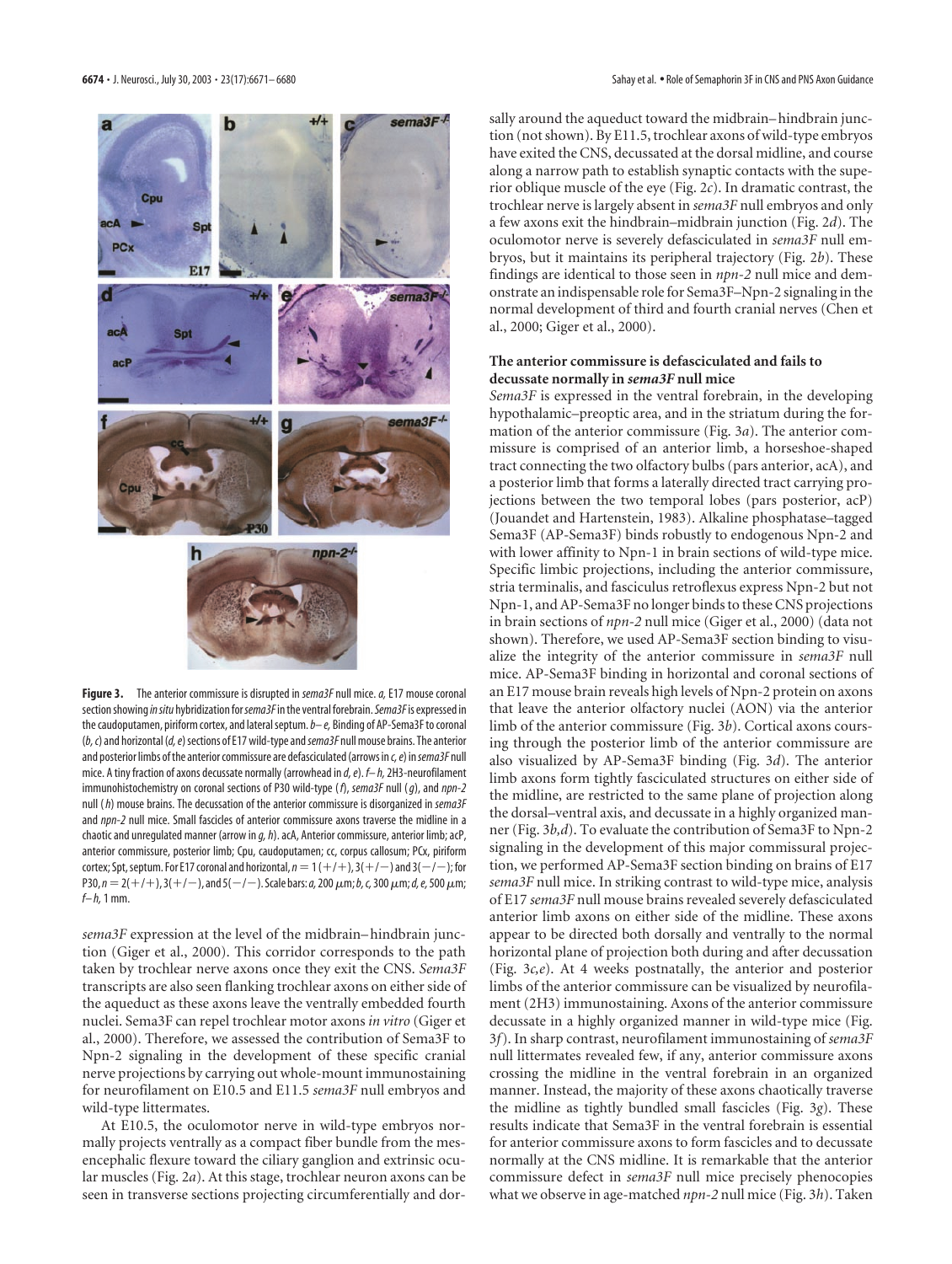

**Figure 4.** The fasciculus retroflexus is defasciculated in *sema3F* null mice.*a– d,* AP-Sema3F section binding on coronal (*a, c*) and horizontal (*b, d*) sections of brains of E17 wild-type and *sema3F* null mice. The fr is defasciculated in *sema3F* null mice (arrowhead in *c* and *d*). pc, Posterior commissure; aq, aqueduct; hc, hippocampus. For E17 coronal and horizontal, *n*  $1(+/+)$ ,  $3(+/-)$ , and  $3(-/-)$ . Scale bars: *a*, *c*, 175  $\mu$ m; *b*, *d*, 500  $\mu$ m.

together, these results demonstrate that Sema3F–Npn-2 signaling plays a critical role in the channeling and fasciculation of AON and cortical axons through the anterior commissure.

## **Projections from the medial habenula to the interpeduncular nucleus are defasciculated in** *sema3F* **null mice**

We next examined a specific limbic projection in the midbrain, the fasciculus retroflexus (fr), which has been shown previously to require Npn-2 for its normal development. This prominent projection from the epithalamus is the last link in a pathway that extends from the basal forebrain through the anterior hypothalamic nuclei to the ventral midbrain tegmentum. *Npn-2* is expressed at high levels in the medial habenula of the thalamus starting at E12, and Npn-2 protein is found along the entire length of fr axons as they project caudoventrally toward the interpeduncular nucleus (Giger et al., 1998) (data not shown). During the development of the diencephalon, *sema3F* is expressed in the rostral prosomere 1 adjacent to the developing fr. Moreover, Sema3F exerts a potent chemorepulsive effect on neurites of perinatal stage habenular explants *in vitro* (Funato et al., 2000). To test the hypothesis that Sema3F directs fr axons *in vivo*, we analyzed this projection by AP-Sema3F section binding at E17 in *sema3F* null mice and their wild-type littermates. In perinatal brains of wild-type mice, fr axons are tightly fasciculated and project caudoventrally and ipsilaterally on either side of the midline (Fig. 4*a,b*). However, in brain sections of *sema3F* null mice the fr is defasciculated and is wider, although growth of fr axons to the interpeduncular nucleus does not appear to be altered (Fig. 4*c,d*) (data not shown). These results are consistent with our observations on adult *sema3F* null mice using immunostaining for microtubule-associated protein-2 (MAP-2) and myelin basic protein (data not shown). These observations, taken together

with the strikingly similar fr phenotype seen in *npn*-2 null mice, show that Sema3F is the Npn-2 ligand that serves to guide fasciculus retroflexus axons from the medial habenula to the interpeduncular nucleus.

# **Sema3F is required in the hippocampus for infrapyramidal tract development**

Hippocampal mossy fibers extend from granule cells in the dentate gyrus and synapse on the apical dendrites of hippocampal CA3 pyramidal neurons. In addition to the main mossy fiber projection that courses along the stratum lucidum, a smaller group of granule cell axons travel below the pyramidal cell layer of CA3, traverse the pyramidal cell layer, and join the main mossy fiber projection. These axons constitute the infrapyramidal tract and, along with the main mossy fiber projection, can be visualized by calbindin immunostaining (Fig. 5*a*). Postnatally, *npn-2* is expressed in granule cells of the dentate gyrus and also in a subpopulation of cells in the hilus, including mossy cells. *Npn-2* is also expressed in pyramidal neurons in CA1 and CA3, and this pattern of expression persists into adulthood (Giger et al., 2000; Holtmaat et al., 2002) (data not shown). Between E15 and postnatal day 0 (P0), *sema3F* is expressed uniformly in the CA1 and CA3 fields and at higher levels in the subiculum (Chedotal et al., 1998) (data not shown). In the adult hippocampus, *sema3F* expression is seen in pyramidal neurons in CA1 and CA3 and, to a lesser extent, in granule cell neurons (Holtmaat et al., 2002; Barnes et al., 2003).*In vitro*, Sema3F strongly repels neurites from perinatal–dentate gyrus and CA3 explants (Chedotal et al., 1998; Chen et al., 2000; Pozas et al., 2001).

To investigate the role of Sema3F in the guidance and fasciculation of main mossy fiber axons and the infrapyramidal tract, we examined the development of these projections in 4-week-old *sema3F* null mice and wild-type littermates using calbindin immunostaining. In contrast to wild-type littermates, *sema3F* null mice show an aberrantly targeted infrapyramidal tract with axons of the infrapyramidal tract extending into the stratum oriens of CA3 (Fig. 5*b*). The main mossy fiber projection appears mostly intact in all mutants examined. Nissl staining of the hippocampus in *sema3F* null mice did not reveal any obvious difference in the number or distribution of granule cells in the dentate gyrus (data not shown). This infrapyramidal tract defect is identical to that reported in both *npn-2* null and *plexin-A3* null mice (Chen et al., 2000; Cheng et al., 2001). Taken together, these observations show that Sema3F signaling, through a holoreceptor complex that includes Npn-2 and Plexin-A3, is required for proper development of the infrapyramidal tract.

## **Identification of novel limbic requirements for Sema3F and Npn-2 in development of amygdaloid circuitry**

The amygdala is a central component of the limbic system with major efferents to the rostral forebrain. Little is known about guidance cues or receptors that control the development of amygdaloid circuitry. The CNS defects that we observe in*sema3F*null mice argue for a critical role for Sema3F in the development of different limbic projections in the forebrain, midbrain, and hippocampus. Therefore, we wanted to know if Sema3F and Npn-2 also play a role in the establishment of amygdaloid circuitry.

The stria terminalis is a prominent limbic tract comprised of axons that course between the amygdala and the ventral forebrain. It arises principally in specific amygdalar nuclei and follows the inner curvature of the caudate nucleus to the rostral forebrain area (Fig. 6*c*). Stria terminalis fibers terminate in the septal area, in the medial preoptic area of the hypothalamus and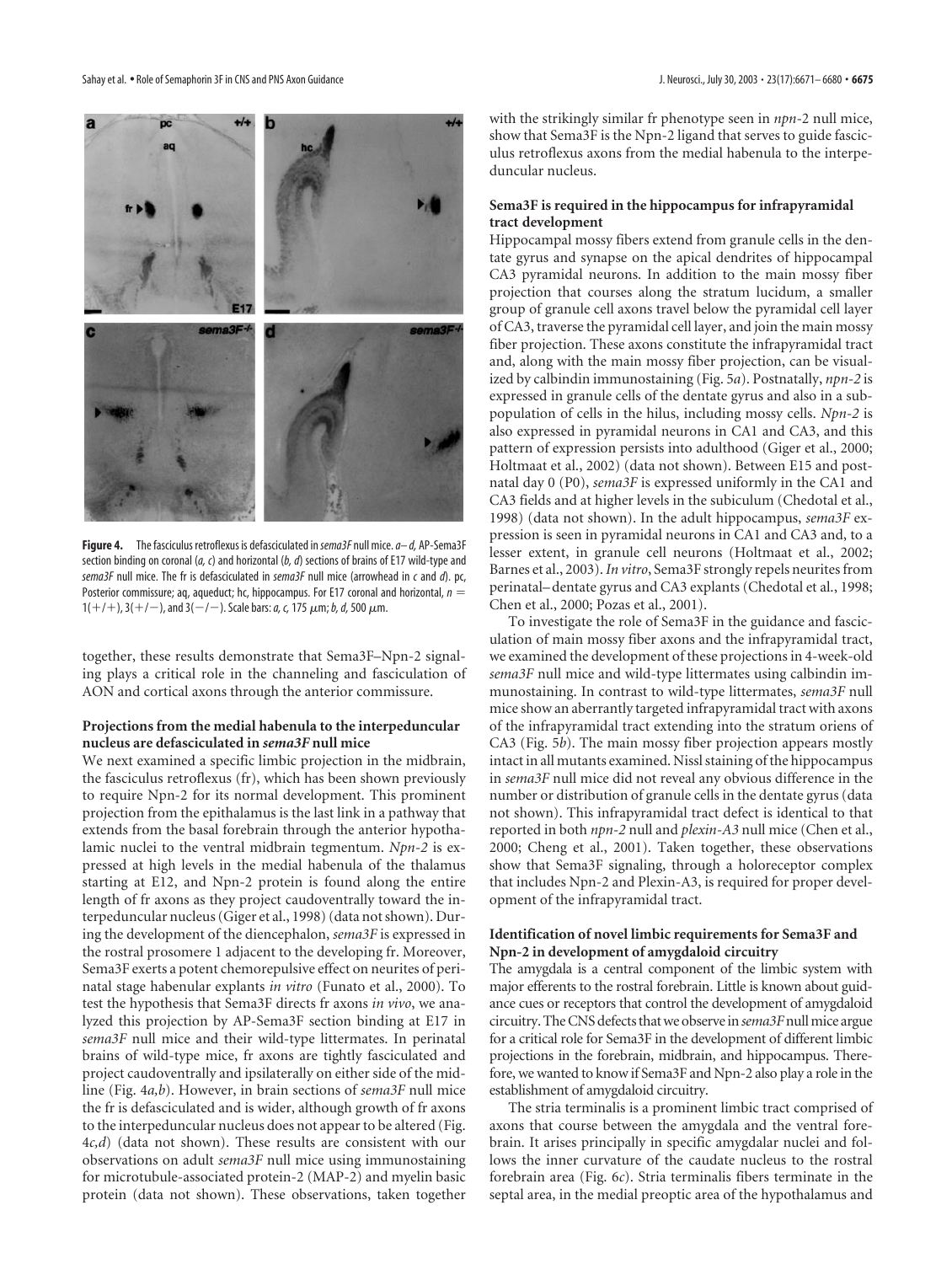in the bed nucleus of the stria terminalis (Bst). Specific amygdalar nuclei project to different parts of the Bst. The central nucleus and certain amygdalar nuclei associated with the main olfactory system preferentially innervate various parts of the lateral and medial halves of the bed nuclear anterior division. However, the medial nucleus and the rest of the amygdalar nuclei associated with both the accessory and main olfactory systems target the posterior division and the medial half of the anterior division of the Bst (Dong et al., 2001). Thus far, the guidance cues required for pathfinding or targeting of the stria terminalis are unknown.



**Figure 5.** The infrapyramidal tract projects abnormally in *sema3F* null mice.*a, b,*Calbindin immunostaining on coronal sections of brains of P30 wild-type (*a*) and*sema3F* null mice (*b*). Infrapyramidal tract axons aberrantly extend into the stratum oriens of CA3 in sema3F null mice (arrow in b). Ipt, Infrapyramidal tract; so, stratum oriens; sr, stratum radiatum.  $n = 3 (+/-)$  and 5 (-/-). Scale bars: *a*, *b*, 200  $\mu$ m.

*Npn-2* and *sema3F* are expressed during development of the stria terminalis in nuclei of amygdalar efferents and in target areas in the ventral forebrain, respectively. Analysis of *npn-2* transcripts at E17 revealed specific labeling of the medial aspect of the central amygdaloid nucleus, the medial amygdaloid, and the cortical amygdaloid nuclei (Fig. 6*b*). *Sema3F* transcripts, on the other hand, are found in the developing hypothalamus, caudoputamen, and Bst (Fig. 6*a*) (data not shown). Thus, *sema3F* expressed in the ventral forebrain might guide incoming *npn-2–* expressing amygdalar axons.

To assess the requirement for Sema3F and Npn-2 in stria terminalis pathfinding, we examined the fate of this tract in both *sema3F* and *npn-2* null mice using neurofilament and calbindin (data not shown) immunostaining in age-matched *sema3F* and *npn-2* null mice. In brains of P30 wild-type mice, amygdalar efferents enter the Bst as a tightly fasciculated and organized structure on either side of the midline (Fig. 6*d*). In contrast, immunostaining of *npn-2* null brains revealed disrupted targeting of these efferents (Fig. 6*e*). Inspection of *sema3F* null brains also revealed that stria terminalis targeting is disorganized and is indistinguishable from that seen in *npn-2* null mice (Fig. 6*f,* 7*i*) (data not shown).

To better visualize this defect in stria terminalis targeting, we performed AP-Sema3F section binding on brains of E17 *sema3F* null mice and their wild-type littermates. In both wild-type and *sema3F* null mice, axons leave the amygdala as an intact fasciculated bundle and weave their way around the caudate (Fig. 6*g,h,k,l*). In wild-type mice, axons of the stria terminalis enter the hypothalamus and the Bst as a compact fascicle on either side of the midline (Fig. 6*i,j*). However, in *sema3F* null mice, targeting of these axons is severely disrupted in the hypothalamus and also more rostrally in the Bst (Fig. 6*m,n*). The axons that enter both of these target fields are disorganized and severely defasciculated. These observations demonstrate a role for Sema3F in guiding amygdalar efferents to their destinations, the hypothalamus and Bst. Moreover, these results show that Sema3F–Npn-2 signaling is required for proper targeting of the stria terminalis to the hypothalamus and the Bst.

#### **Neuron-specific requirements for Sema3F in development of the anterior commissure and infrapyramidal tract**

Numerous neuronal migration and axon guidance events occur in the ventral forebrain at prenatal and perinatal stages, and guidance cues expressed in specific cell types instruct these processes. For example, analysis of the ontogeny of the anterior commissure in the mouse, rat, opossum, and hamster suggests a role for pioneer axons, GFAP-expressing cells at the midline, and ependymal

cells at the rostral pole of the third ventricle in influencing the channeling and decussation of axons in the anterior commissure (Wahlsten, 1981; Pires-Neto and Lent, 1991; Santacana et al., 1992; Cummings et al., 1997; Pires-Neto et al., 1998). Unlike the anterior commissure, which develops perinatally, the hippocampal infrapyramidal tract forms postnatally. At postnatal stages, s*ema3F* is expressed, albeit at low to moderate levels, in specific hippocampal cell populations, including granule cells of the dentate gyrus and pyramidal neurons of both CA3 and CA1 (Holtmaat et al., 2002). The identities of specific cell types in which *sema3F* is required *in vivo* are not apparent simply from *sema3F* RNA *in situ* analysis. To distinguish the neuronal *sema3F* contribution to axon guidance in the ventral forebrain and hippocampus from that of other cell types, we used a *synapsin-1 Cre* (*syn-1 Cre*) transgenic mouse line to generate mice that lack *sema3F* specifically in neurons. In *syn-1 Cre* mice, Cre expression is controlled by the rat *synapsin-1* promoter, which drives transgene expression exclusively in almost all neuronal cells (Hoesche et al., 1993). Characterization and use of this line in other studies reveals expression of functional Cre recombinase as early as E12.5 in most differentiated neurons outside the ventricular zones of the brain and spinal cord (Ma et al., 1999; DeFalco et al., 2001; Zhu et al., 2001). Furthermore, no Cre expression has been observed in astroglia or other non-neuronal cell types in this line. To selectively ablate *sema3F* in neurons, we generated mice that were heterozygous for the *syn-1 Cre* allele and either homozygous for the *sema3F* conditional allele or heterozygous for both the *sema3F* null and *sema3F* conditional alleles (*syn-1 Cre/*-*; C/C* or *syn-1 Cre/*-*; C/,* respectively) (Fig. 1*d*).

Analysis of the anterior commissure in P30 brains from mice heterozygous for the *syn-1 Cre* allele and either homozygous for the conditional *sema3F* allele (*syn-1 Cre/*-*; C/C*) or heterozygous for the *sema3F* conditional and *sema3F* null alleles (*syn-1 Cre/*-*; C/-*) using neurofilament (2H3) immunostaining revealed phenotypes reminiscent of those seen in *sema3F* null mice (3/3 *syn-1 Cre/*-*; C/* and 5/5 *syn-1 Cre/*-*; C/C*). At rostral levels, in contrast to control littermates, the anterior limb of the anterior commissure was dramatically reduced and defasciculated (Fig. 7*a,d*). Although a small number of axons of the anterior commissure decussate properly, most axons cross the midline aberrantly as smaller tightly bundled fascicles (Fig 7. *b,e*). Interestingly, we did not observe any defects in stria terminalis targeting in *syn-1 Cre/*-*; C/* and *syn-1 Cre/*-*; C/C* mice (3/3 *syn-1 Cre/*-*; C/* and 5/5 syn-1 Cre/+; C/C) (Fig. 7f). Taken together, these results indicate that a neuronal source of *sema3F* is critical for normal fasciculation and decussation of the anterior commissure.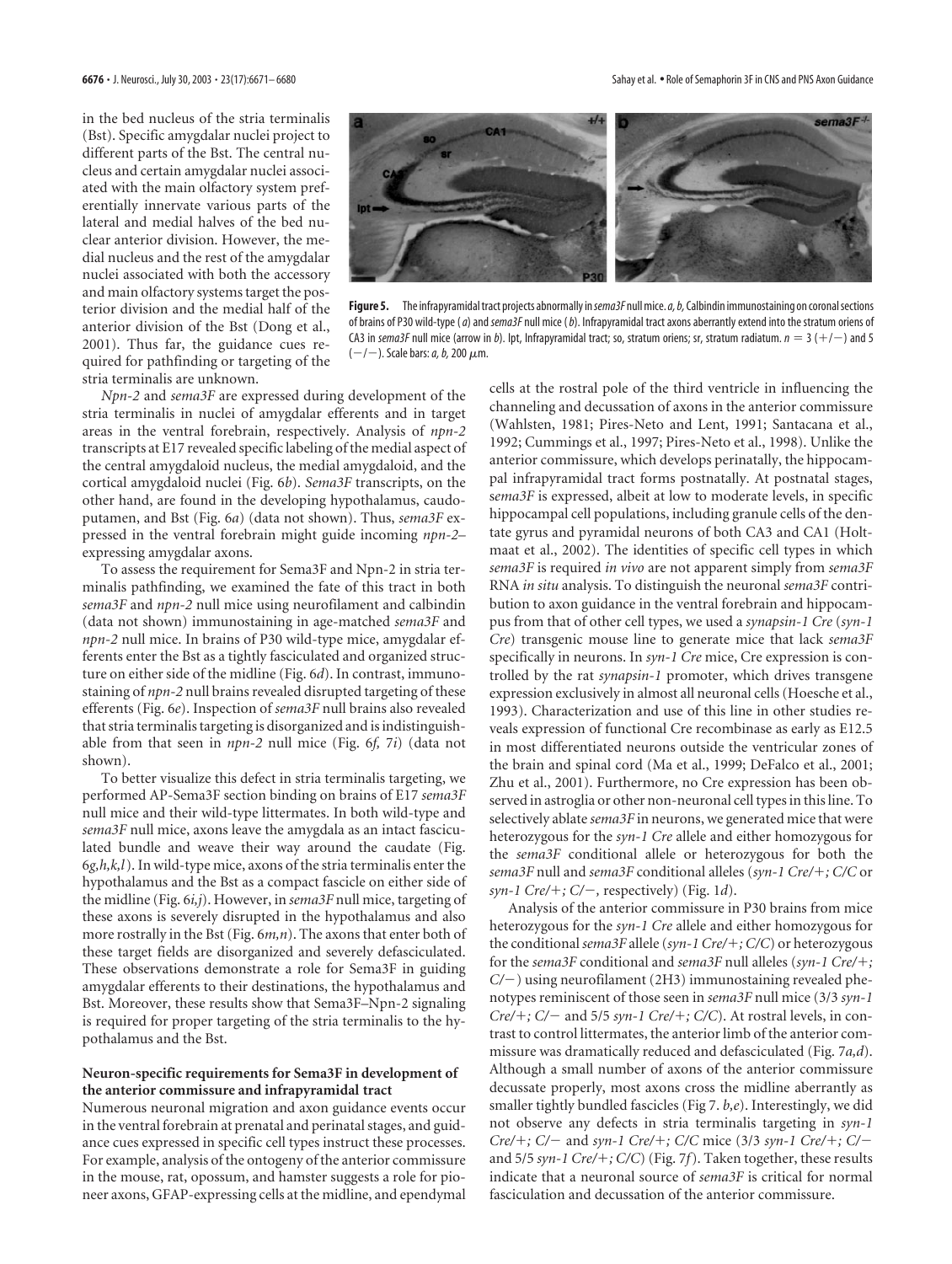Sahay et al. • Role of Semaphorin 3F in CNS and PNS Axon Guidance **J. New September 2006** • Capital and PNS Axon Guidance J. New September 2008 • 23(17):6671– 6680 • 6**677** 



The formation of functional neuronal cir-

**Discussion**

cuits is contingent upon the completion of numerous highly stereotyped events, such as fasciculation, channeling, and targeting of growing axons. Class 3 semaphorins are expressed in the developing and adult nervous system in specific cell types and may have disparate functions such as chemorepulsion or chemoattraction on extending neurons. Mice lacking *npn-1* or *npn-2*, the coreceptors for class 3 semaphorins, exhibit severe defects in nervous system development. Thus, characterization of mice lacking the different class 3 semaphorins allows us to define precisely the requirements for semaphorin-neuropilin signaling *in vivo*. Our analysis of *sema3F* null reveals that Sema3F is the principal ligand for Npn-2 in axon guidance events and allows for a better understanding of the complete range of secreted semaphorin functions throughout neural development *in vivo*. Furthermore, using *sema3F* conditional mutant mice, we demonstrate a requirement for Sema3F in neurons to guide select *npn-2* expressing neurons*in vivo*, thereby underscoring a role for neuron–neuron signaling in axon pathfinding.

## **Sema3F is the principal ligand for Npn-2 in axon guidance** *in vivo* **and is a critical determinant of limbic circuitry**

To define the role of Sema3F in axon guidance we have generated *sema3F* null mice; these mice show profound central and peripheral axon guidance defects in *npn-2–* expressing neurons. A unifying feature of the neural defects observed in *sema3F* and *npn-2* null mice is that many of the CNS circuits affected are components of the limbic system. We show here that Sema3F is required in the ventral forebrain to channel axons of the anterior commissure as they decussate and course toward their respective targets, the contralateral olfactory bulb and temporal lobe. In the hippocampus of *sema3F* null mice, we observe an infrapyramidal tract defect identical to that found in *npn-2* and *plexin-A3* null mice (Chen et al., 2000; Cheng et al., 2001). In the diencephalon, we show that Sema3F is required for the

**Figure 6.** Abnormal targeting of stria terminalis in *sema3F*and*npn-2* null mice.*a,*E17 mouse coronal section showing*in situ* hybridization for *sema3F* in ventral forebrain. *Sema3F* is expressed in the caudoputamen, piriform cortex, and Bst.*b,*E17 mouse coronal section showing *in situ* hybridization for *npn-2* in the amygdala. *Npn-2* is expressed in central, medial, and cortical amygdaloid nuclei. *c,* Schematic diagram showing *sema3F* and *npn-2* expression in the context of the projection of the stria terminalis. The stria terminalis carries axons from the amygdala to the Bst (shown here) and the hypothalamus.  $d$ –f, Neurofilament (2H3) immunostaining of brains of P30 wild-type (*d*),*npn-2* null (*e*), and*sema3F* null mice (*f*). Stria terminalis axons entering the Bst are disorganized (black arrowhead in *e, f*).*g–n,* AP-Sema3F section binding on coronal sections of E17 wild-type brains ( *g–j,* caudal to rostral) and*sema3F*mutant brains (*k–n,*caudal to rostral). The targeting of stria terminalis axons is disrupted, both in the hypothalamus (red arrowhead in *m*) and more rostrally in the Bst (red arrowhead in *n*). CEA, central amygdaloid nucleus; MEA, medial amygdaloid nucleus; COA, cortical nucleus amygdala; fi, fimbria; f, fornix; Hyp, hypothalamus. For E17,  $n=1(+/+)$ ,  $3(+/-)$ , and  $3(-/-)$ ; for P30,  $n = 2(+/+)$ ,  $3(+/-)$ ,  $5(-/-)$ , and 3 (npn-2<sup>-/-</sup>). Scale bar: a, 200  $\mu$ m; b, 250  $\mu$ m; d–f, 500-m;*g–n,*1 mm.

Calbindin immunostaining of P30 brains from *syn-1 Cre/*-*; C/* and *syn-1 Cre/*-*; C/C* mice also revealed an infrapyramidal tract defect in a subset of these mice (two of three *syn-1 Cre/*-*; C/* and one of five *syn-1 Cre/*-*; C/C*). Analogous to the *sema3F* null mouse, neuron-specific deletion of *sema3F* results in infrapyramidal tract axons extending far into the stratum oriens of CA3, beyond the level at which they normally turn dorsally into the stratum radiatum (Fig. 7*g,h*). Thus, neuronal *sema3F* is required for establishing specific granule cell–pyramidal neuron circuitry.

fasciculation of axons as they leave the medial habenula and project toward the interpeduncular nucleus. The fasciculus retroflexus defect in *sema3F* null mice is commensurate with a model of surround repulsion in which Sema3F is indeed the chemorepellent in rostral prosomere 1 in the developing diencephalon.

Interestingly, the peripheral *sema3F* expression and severe trochlear nerve defect in *sema3F* null mice is also consistent with a Sema3F-mediated surround repulsion mechanism for channeling *npn-2–*expressing trochlear axons as they exit the hindbrain–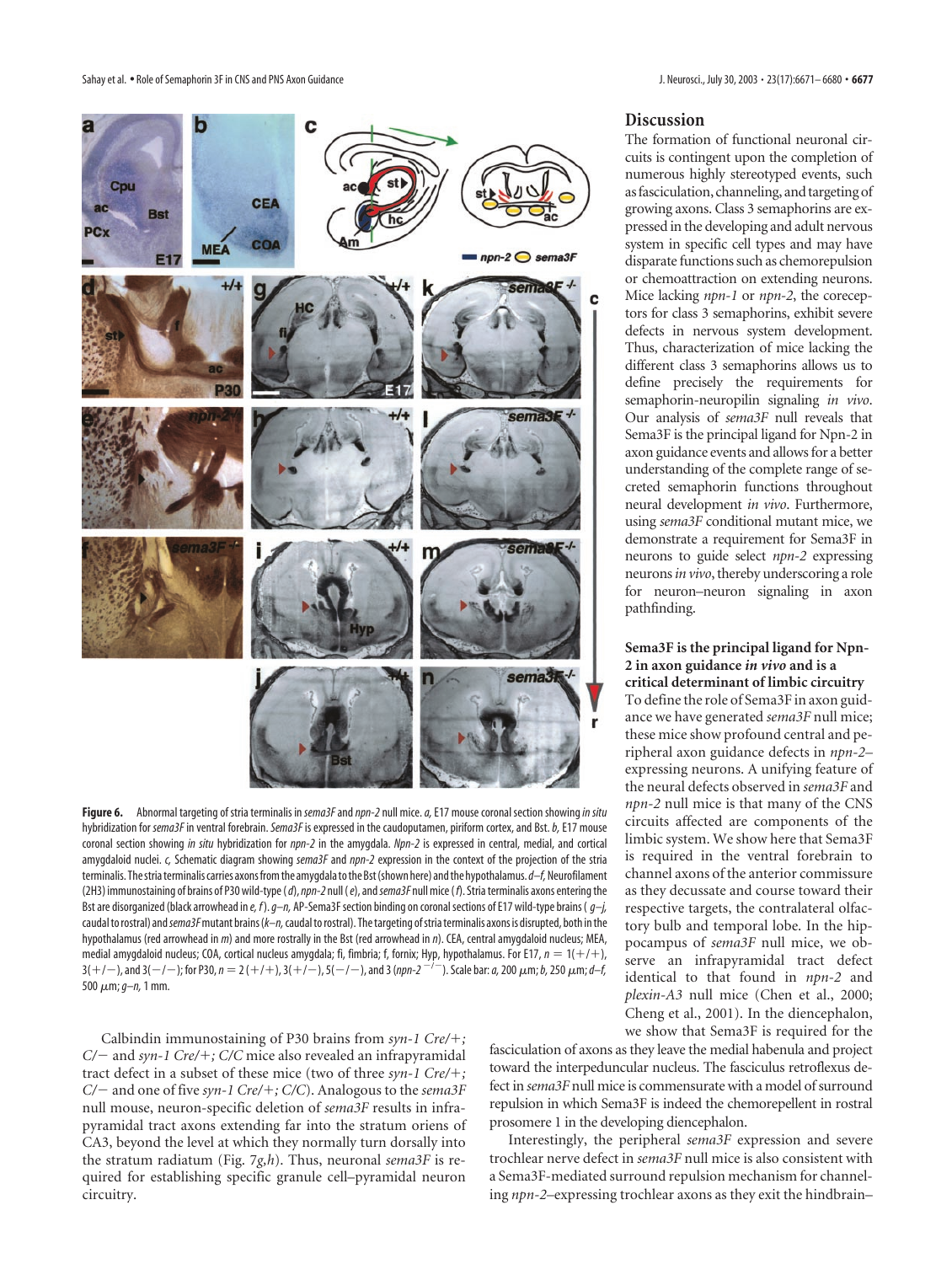midbrain junction. In addition to the trochlear nerve, the oculomotor nerve is severely defasciculated in *sema3F* null mice, a phenotype consistent with the pattern of *sema3F* expression in the developing midbrain (Giger et al., 2000). Taken together, our results show that Sema3F plays a critical role in both central and peripheral axon guidance.

We show here that neuronal defects found in *sema3F* null mice strictly phenocopy those observed in *npn-2* null mice (Chen et al., 2000; Giger et al., 2000). These observations indicate that Sema3F is necessary and sufficient for Npn-2– mediated functions in axon guidance; other class 3 semaphorins such as Sema3B and Sema3C do not compensate for the loss of Sema3F function in the different systems we have examined. The expression of Sema3B in the spinal cord and its ability to repel commissural axons point to a potential role for this Npn-2 ligand in axon pathfinding (Zou et al., 2000b). More recently, implication of Sema3B as a tumor-suppressor gene suggests that Sema3B might have an important role in tumor metastasis (Tomizawa et al., 2001; Tse et al., 2002). Whether or not these effects require Npn-2 is unclear at present. In contrast, *sema3C* null mice exhibit heart defects

not observed in *npn-2* null mice, suggesting that this secreted semaphorin can signal through an Npn-2-independent mechanism (Feiner et al., 2001). Additional analysis of mice lacking these different secreted semaphorins will reveal the degree to which they contribute to Npn-2 signaling in non-neuronal systems.

## **Identification of a guidance cue–receptor pair that controls development of amygdaloid circuitry**

The amygdala is a principal component of the limbic system with a wide range of roles in human emotion. The identity of guidance cues that play a role in the establishment of amygdaloid circuitry is unknown. We show that *npn-2* and *sema3F* are expressed in the amygdala and the rostral forebrain perinatally, respectively, suggesting that Sema3F and Npn-2 may play a role in guiding projections from the amygdala to the rostral forebrain. Using *sema3F* and *npn-2* null mice, we demonstrate here that Sema3F–Npn-2 signaling is required for the targeting of the stria terminalis, a major output of the amygdala. Thus, Sema3F is required in the ventral forebrain by distinct *npn-2–*expressing fiber tracts such as the anterior commissure and the stria terminalis for fasciculation, decussation, and targeting. It will be interesting to assess the behavioral consequences of these defects in specific amygdalarelated learning paradigms such as the fear-potentiated startle reflex and the light-enhanced startle effect (Davis and Shi, 1999).

## **Neuron-specific requirement for a soluble axon guidance cue in vertebrate CNS axon guidance**

Precise spatial distributions of guidance cues are required to establish proper neuronal connectivity *in vivo*. However, little is known about the mechanisms by which such distributions are established or how they are maintained. Moreover, there is a paucity of *in vivo* data to corroborate models postulating axon–



**Figure 7.** The anterior commissure and infrapyramidal tract are defective in mice lacking *sema3F* in neurons. *a–f, i,* 2H3 neurofilament immunohistochemistry on coronal sections of P30 control (*a– c*) and*syn-1 Cre/*-*; C/C*(*d–f*), and*sema3F* / (*i*) mice. The anterior commissure is defasciculated (arrow in *d*), and decussation is disrupted (arrow in *e, f, i*). The arrowheads in *c, f,* and*i* indicate the stria terminalis. The stria terminalis and anterior commissure develop independently of each other.*g, h,*Calbindin immunostaining on the brains of P30 control (*g*) and*syn-1Cre/*-*; C/*(*h*) mice. Infrapyramidal tract axons aberrantly extend into the stratum oriens of CA3 in *syn-1Cre/*-*; C/* mice (arrow in *h*).*n* 5 (*syn-1 Cre/*-*; C/C*), 3 (*syn-1Cre/*-*; C/*), and 3 (*syn-1 Cre/+; C/+*). Scale bars: *a, b, d,* 1 mm; *g, h,* 200 μm; *c, f, i,* 50 μm.

axon or axon–glia interactions for proper axon pathfinding. To begin to understand how Sema3F acts on different populations of neurons to facilitate axon-tract fasciculation and proper targeting, we assessed cell-type requirements for Sema3F functions. Using the *sema3F* conditional mutant and *syn-1 Cre* mice, we generated mice lacking Sema3F solely in neurons. In these mice we found that establishment of both the anterior commissure in the ventral forebrain and the infrapyramidal tract in the hippocampus requires neuronal Sema3F. The anterior commissure defect was found in all *syn-1 Cre/*-*; C/* and *syn-1 Cre/*-*; C/C* mice examined and is reminiscent of that seen in *sema3F* null mice. This result suggests that residual *sema3F* expressed in glial cells cannot compensate for the loss of neuronal *sema3F* in the development of this major commissural projection. The observation that at least some anterior commissure axons do cross the midline, albeit in a haphazard manner, shows that other guidance cues must still be operative in this region. Indeed, anterior commissure defects are seen in *netrin-1* and *EphB2* mutant mice (Serafini et al., 1996; Cowan et al., 2000). Furthermore, the absence of a phenotype in the stria terminalis in *syn-1 Cre/+; C/C* or syn-1 Cre/+; C/- mice indicates that these two closely apposed limbic tracts develop independently from one another. Importantly, these data suggest that anterior commissure and stria terminalis axons rely on distinct sources of Sema3F. Thus, even though axons of these two limbic projections journey through a common terrain within the ventral forebrain, they differ in their spatial requirements for Sema3F.

The infrapyramidal tract defect observed in mice lacking neuronal *sema3F* is also similar to that seen in *sema3F* null mice. However, in contrast to the consistently observed defects in the anterior commissure, we find the penetrance of this defect in the hippocampus to be somewhat lower in mice that lack a neuronal source of Sema3F than in *sema3F* null mice. This may reflect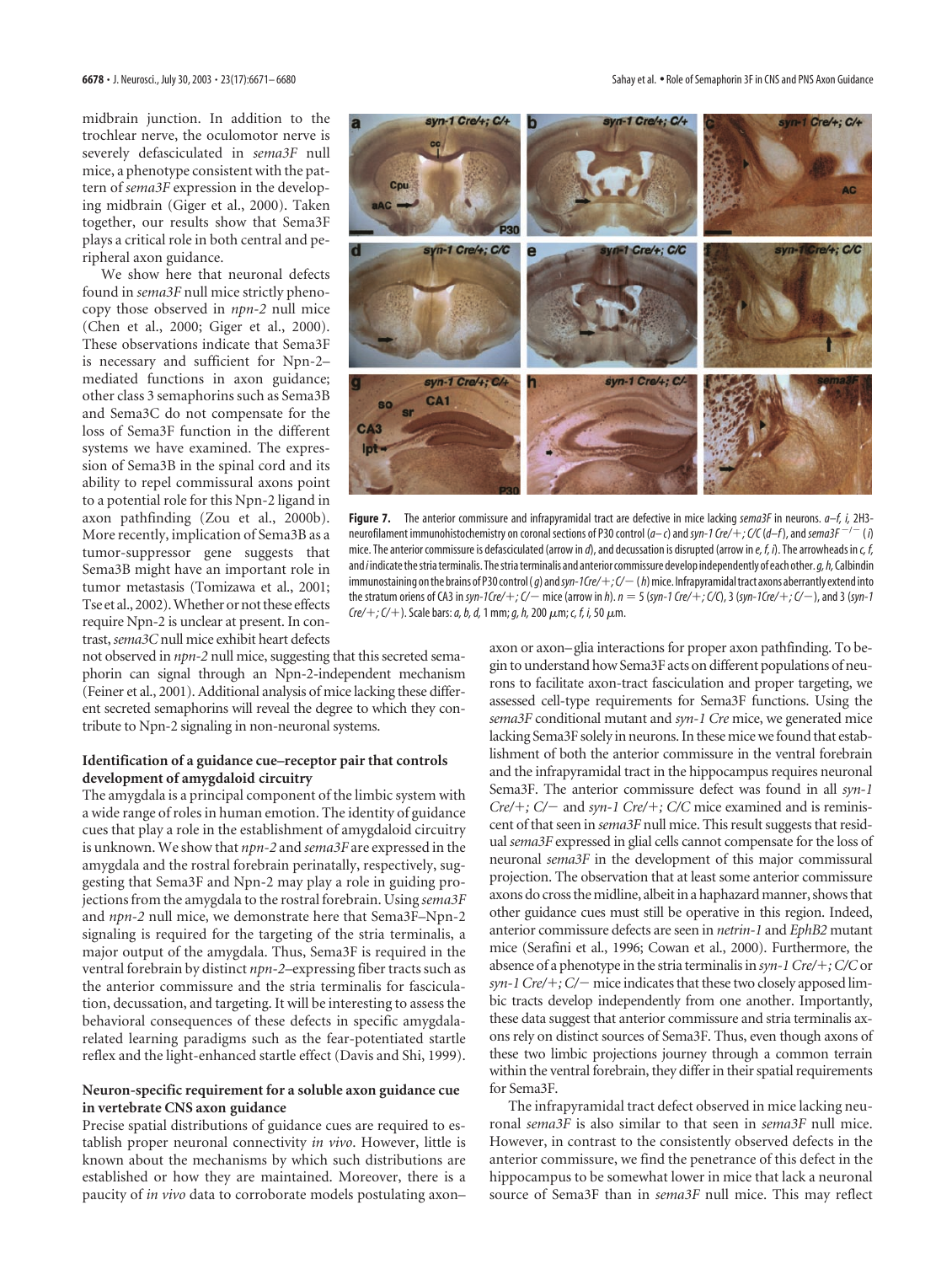either a low efficiency of Cre recombination in the hippocampus of *sema3F* conditional mutant mice or additional requirements for Sema3F in non-neuronal cells in the hippocampus. Although the neuron-specific *sema3F* ablation experiments define the contribution of neuronal *sema3F*, they do not specify the neuronal source for *sema3F* in the ventral forebrain and in the hippocampus. These neuron-specific *sema3F* ablation data should motivate additional inquiry into determining the identity of these neuronal populations and subsequent analysis of the mode of action of Sema3F, whether it be autocrine, paracrine, or juxtacrine, on *npn-2*–expressing neurons.

## **Sema3F–Npn-2/Plexin-A3 signaling is required for normal development of the infrapyramidal tract**

In our analysis of *npn-2–*expressing neurons in the hippocampus of *sema3F* null mice we show that *sema3F* is required for the normal targeting of the infrapyramidal tract. This same infrapyramidal tract defect is also observed in *npn-2* and *plexin-A3* null mice, suggesting that Sema3F interacts with an Npn-2/Plexin-A3 holoreceptor complex to elicit normal development of the infrapyramidal tract (Chen et al., 2000; Cheng et al., 2001). Based on *sema3F* mRNA distribution and the neuron-specific requirement for Sema3F in infrapyramidal tract development, it is plausible that Sema3F is required in a cell-autonomous manner, such that dentate granule cells projecting through the infrapyramidal tract secrete and respond to Sema3F. A more parsimonious model consistent with recent observations (Bagri et al., 2003) is that Sema3F released by CA3 neurons acts on axons of the infrapyramidal tract to shape its final architecture.

*Plexin-A3* null mice share only a subset of the cranial nerve defects observed in *sema3F* and *npn-2* null mice (Cheng et al., 2001). Therefore, it is likely that Sema3F signals through a holoreceptor complex of Npn-2 and a different class A Plexin in the cranial nerve projections that are defective in *sema3F* and *npn-2* null mice but not in *plexin-A3* null mice. *In vitro*, Sema3F can collapse cells co-expressing Npn-2 and Plexin-A1 (Takahashi and Strittmatter, 2001). *Plexin-A1* is also expressed in many *npn-2–* expressing neuronal structures during embryonic development. These observations qualify Plexin-A1 as an excellent candidate Sema3F coreceptor in the normal development of systems such as the anterior commissure, fasciculus retroflexus, and specific cranial nerve projections (Murakami et al., 2001). Additional studies will reveal the precise combinations of Npn-2 and A-class Plexins required to confer Sema3F responsiveness to neurons *in vivo*.

Defining a role for class 3 semaphorins in the adult nervous system has remained elusive. In the adult hippocampus, *sema3F* is expressed in pyramidal neurons of CA1 and CA3 and also in granule cells of the dentate gyrus (Holtmaat et al., 2002; Barnes et al., 2003). Evidence of neurogenesis in the adult dentate gyrus and a role for aberrant granule cell circuitry in seizure generation underscore the need to define the etiology of the infrapyramidal tract defect in *sema3F* null mice (McNamara, 1994; Parent et al., 1997; van Praag et al., 2002). Experiments aimed in this direction will shed light on potential functions for Sema3F in the adult brain, which may extend beyond its role in axon guidance.

Although we have focused on the role of Sema3F in the nervous system, *sema3F* is expressed in a multitude of non-neuronal tissues during fetal development and in the adult, including the lung. Functional assays using cultured fetal lung tissue show that Sema3F can enhance branching morphogenesis, suggesting that Sema3F may play a role in lung development (Kagoshima and Ito, 2001). Interestingly, *sema3F* in humans is localized to the region 3p21.3 on chromosome 3, and in this region several lung

cancer cell lines exhibit homozygous deletions indicative of the presence of a tumor-suppressor gene (Roche et al., 1996; Xiang et al., 1996; Lerman and Minna, 2000). Experiments performed to assess a role for Sema3F in tumor metastasis suggest that it can act in an autocrine manner to suppress tumor growth (Xiang et al., 2002). It will be interesting to see whether analysis of *sema3F* null mice unveils parallels between nervous system development and mechanisms of tumor progression.

In summary, we show here that the class 3 semaphorin Sema3F is the major Npn-2 ligand for axon guidance events *in vivo*. Furthermore, we show a neuronal requirement for *sema3F* in CNS development, underscoring the significance of neuron– neuron interactions in axon pathfinding. We also present *in vivo* evidence consistent with a requirement for a Npn-2–Plexin-A3 holoreceptor complex in mediating Sema3F responses. The integral role played by Sema3F–Npn-2 signaling in the patterning of neuronal circuitry demonstrated here may be applicable to the adult nervous system in neuronal processes such as regeneration and synaptic plasticity, and may also be important for nonneuronal events, including tumorigenesis.

## **References**

- Adams RH, Lohrum M, Klostermann A, Betz H, Puschel AW (1997) The chemorepulsive activity of secreted semaphorins is regulated by furindependent proteolytic processing. EMBO J 16:6077–6088.
- Bagri A, Cheng HJ, Yaron A, Pleasure SJ, Tessier-Lavigne M (2003) Stereotyped pruning of long hippocampal axon branches triggered by retraction inducers of the semaphorin family. Cell 113:285–299.
- Barnes G, Puranam RS, Luo Y, McNamara JO (2003) Temporal specific patterns of semaphorin gene expression in rat brain after kainic acidinduced status epilepticus. Hippocampus 13:1–20.
- Behar O, Golden JA, Mashimo H, Schoen FJ, Fishman MC (1996) Semaphorin III is needed for normal patterning and growth of nerves, bones, and heart. Nature 383:525–528.
- Chedotal A, Del Rio JA, Ruiz M, He Z, Borrell V, de Castro F, Ezan F, Goodman CS, Tessier-Lavigne M, Sotelo C, Soriano E (1998) Semaphorins III and IV repel hippocampal axons via two distinct receptors. Development 125:4313–4323.
- Chen H, Chedotal A, He Z, Goodman CS, Tessier-Lavigne M (1997) Neuropilin-2, a novel member of the neuropilin family, is a high affinity receptor for the semaphorins Sema I and Sema IV but not Sema III. Neuron 19:547–559.
- Chen H, Bagri A, Zupicich JA, Zou Y, Stoeckli E, Pleasure SJ, Lowenstein DH, Skarnes WC, Chedotal A, Tessier-Lavigne M (2000) Neuropilin-2 regulates the development of selective cranial and sensory nerves and hippocampal mossy fiber projections. Neuron 25:43–56.
- Cheng HJ, Bagri A, Yaron A, Stein E, Pleasure SJ, Tessier-Lavigne M (2001) Plexin-A3 mediates semaphorin signaling and regulates the development of hippocampal axonal projections. Neuron 32:249–263.
- Cloutier JF, Giger RJ, Koentges G, Dulac C, Kolodkin AL, Ginty DD (2002) Neuropilin-2 mediates axonal fasciculation, zonal segregation, but not axonal convergence, of primary accessory olfactory neurons. Neuron 33:877–892.
- Cowan CA, Yokoyama N, Bianchi LM, Henkemeyer M, Fritzsch B (2000) EphB2 guides axons at the midline and is necessary for normal vestibular function. Neuron 26:417–430.
- Cummings DM, Malun D, Brunjes PC (1997) Development of the anterior commissure in the opossum: midline extracellular space and glia coincide with early axon decussation. J Neurobiol 32:403–414.
- Davis M, Shi C (1999) The extended amygdala: are the central nucleus of the amygdala and the bed nucleus of the stria terminalis differentially involved in fear versus anxiety? Ann NY Acad Sci 877:281–291.
- de Castro F, Hu L, Drabkin H, Sotelo C, Chedotal A (1999) Chemoattraction and chemorepulsion of olfactory bulb axons by different secreted semaphorins. J Neurosci 19:4428–4436.
- DeFalco J, Tomishima M, Liu H, Zhao C, Cai X, Marth JD, Enquist L, Friedman JM (2001) Virus-assisted mapping of neural inputs to a feeding center in the hypothalamus. Science 291:2608–2613.
- Dong HW, Petrovich GD, Swanson LW (2001) Topography of projections